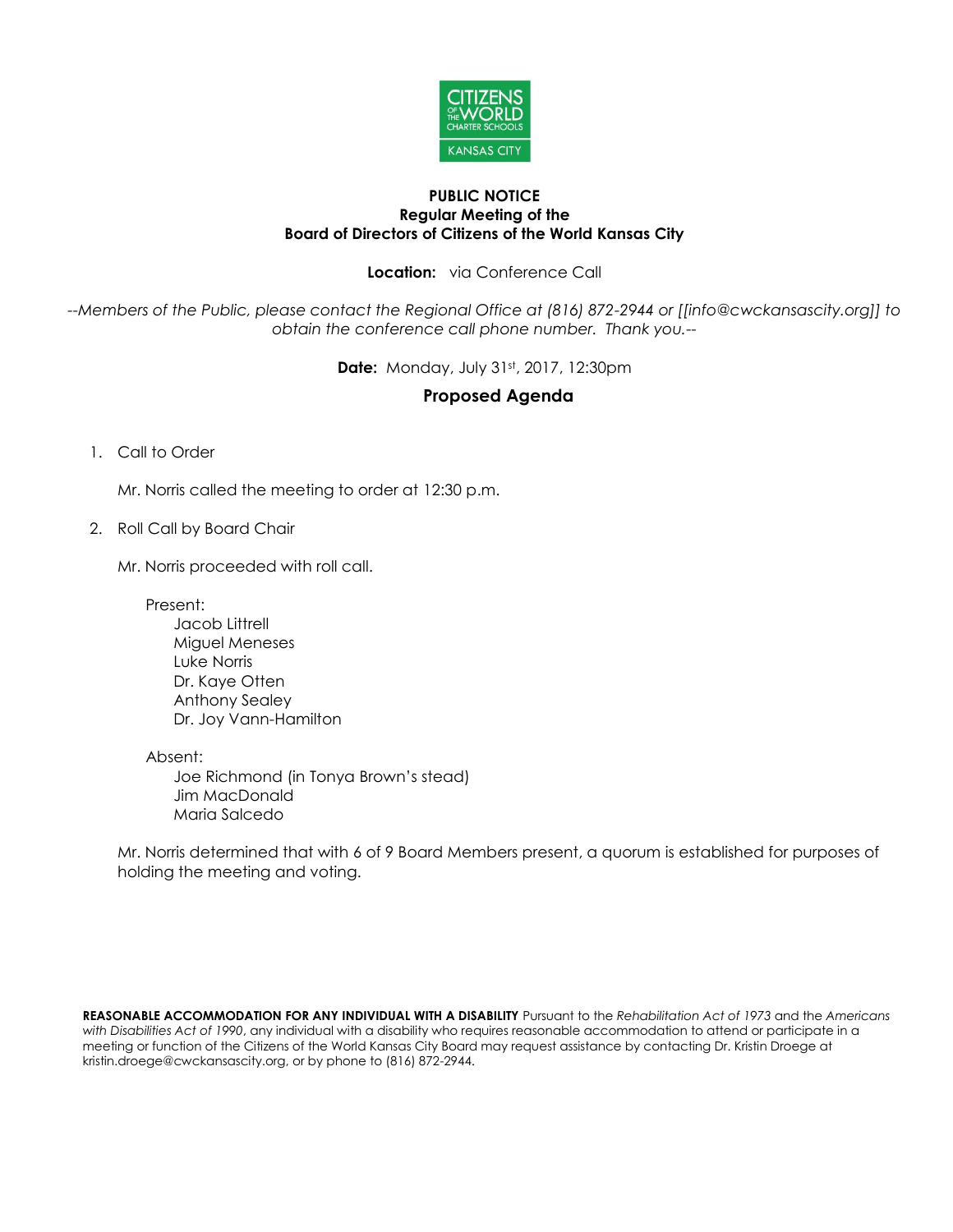## 3. Review & Consideration of Proposed Agenda

Mr. Sealey moved to approve the agenda as proposed and Mr. Littrell provided a second to the motion. The motion was unanimously approved with none abstaining.

4. Public Comments

Mr. Norris invited public comment. No public comment was made.

- 5. Finance Committee Update (Mr. Luke Norris)
	- a. Review & Consideration of Short-Term Line of Credit

Mr. Norris shared that, in working with EdOps this month, we realized that August's state payment will be based upon last year's census of 120 students and not this year's projection of 240 students. Therefore, we have identified a \$120,000 cash flow gap in August. This will cure itself with additional state payments in late August, September, and October. To cover the gap, we are requesting a short-term line of credit from our bank. This requires Board awareness and approval. The line of credit would be from moBank for \$125,000. We would be able to and plan to repay about half of that at the end of August and the remaining half in either late Sept or early Oct.

Dr. Droege additionally shared that, based upon our initial loan agreement with CWCS, we are prohibited from taking additional debt without their consent. She has reached out to CWCS and they did not express any concern and are moving through their Board approval process. She also shared that in the future, we will be able to identify this as a cash-flow challenge much earlier in our process. We were so focused on closing out June (for the first time) in a positive note as well as focused on enrollment. Saying that, she does not believe an earlier awareness would have prevented this, but rather just having an earlier awareness of the financial gap.

Dr. Droege further shared this is not an uncommon issue for growing charters; Mr. Norris affirmed that he believes this will be an ongoing annual challenge to continue to look at.

Dr. Vann-Hamilton motioned to grant Dr. Droege the approval to pursue a \$125,000 short-term line of credit from moBank and Mr. Meneses provided a second. Mr. Norris opened the motion for discussion. Dr. Vann-Hamilton asked if the \$125k would include the payback interest? Dr. Droege answered that there will be additional (above \$125,000) interest, but she did not have specifics nor details; she will obtain that and send it out.

For clarity, Dr. Vann-Hamilton restated her motion to grant Dr. Droege the approval for pursue a short-term line of credit from moBank with a principal amount of \$125,000. Dr. Otten provided a second. for principal amount of \$125k. The motion was unanimously approved with none abstaining.

**REASONABLE ACCOMMODATION FOR ANY INDIVIDUAL WITH A DISABILITY** Pursuant to the *Rehabilitation Act of 1973* and the *Americans with Disabilities Act of 1990*, any individual with a disability who requires reasonable accommodation to attend or participate in a meeting or function of the Citizens of the World Kansas City Board may request assistance by contacting Dr. Kristin Droege at kristin.droege@cwckansascity.org, or by phone to (816) 872-2944.